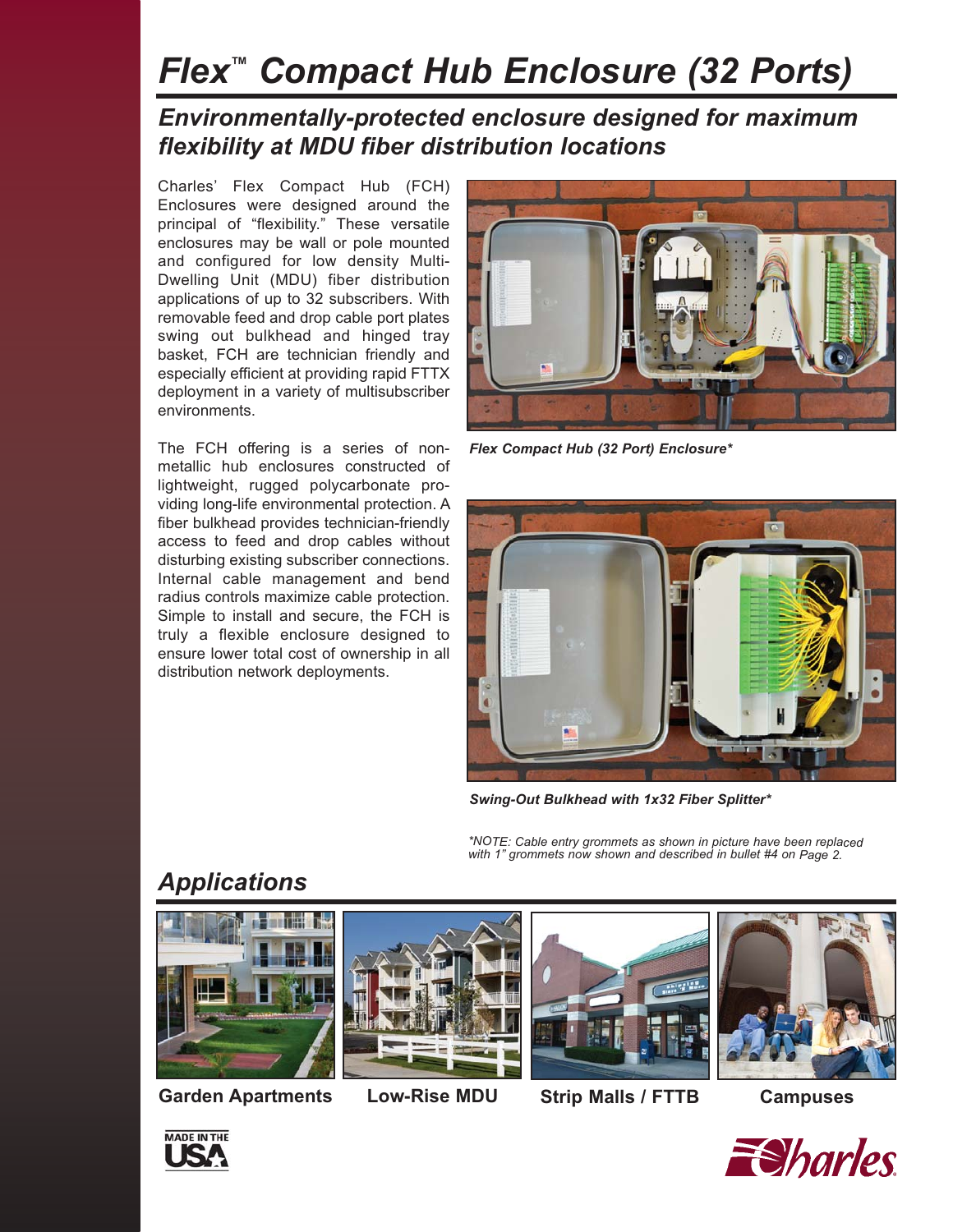## *Flex Compact Hub Product Features*

The Flex Compact Hub enclosure is designed to be flexibly configured to the unique requirements of many different fiber optic distribution points. Much engineering consideration was given to creating interchangeable and easily removable parts that also maintain the integrity of the enclosure's environmental protection features and ensure optimal cable routing.



*Flex Compact Hub (32 Port)\**



*Removable Cable Entry Port Plates*



*Swing-Out Fiber Bulkhead (Drop Side)*



*Swing-Out Fiber Bulkhead (Feed Side)\**

- Robust lightweight polycarbonate construction for indoor/outdoor use **1**
- Molded-in wall/pole mount brackets for bolting to wood, masonry, and drywall **2**
- Backplane accommodates up to three small hinged splice trays and cable attachments for convenient fiber splicing **3**
- Removable cable entry port plates (left and right) each feature a 1" entry grommet to maximize cable entrance/exit while maintaining the enclosure's environmental protection integrity **4**
- 216-tool lockable door with a padlock hasp for enhanced security **5**

#### **Fiber Bulkhead**

- Swing-out fiber bulkhead with 36 SC/APC fiber adapters (4 feed / 32 distribution) **6**
- Fiber bulkhead provides easy access to feed and drop cable adapters as well as bend radius control and strain relief guides **7**
- Efficient internal cable management and routing with multiple tie-down locations **8**

*\*NOTE: Cable entry grommets as shown in picture have been replaced with 1" grommets now shown and described in bullet #4* 

**5**

*Closed View*